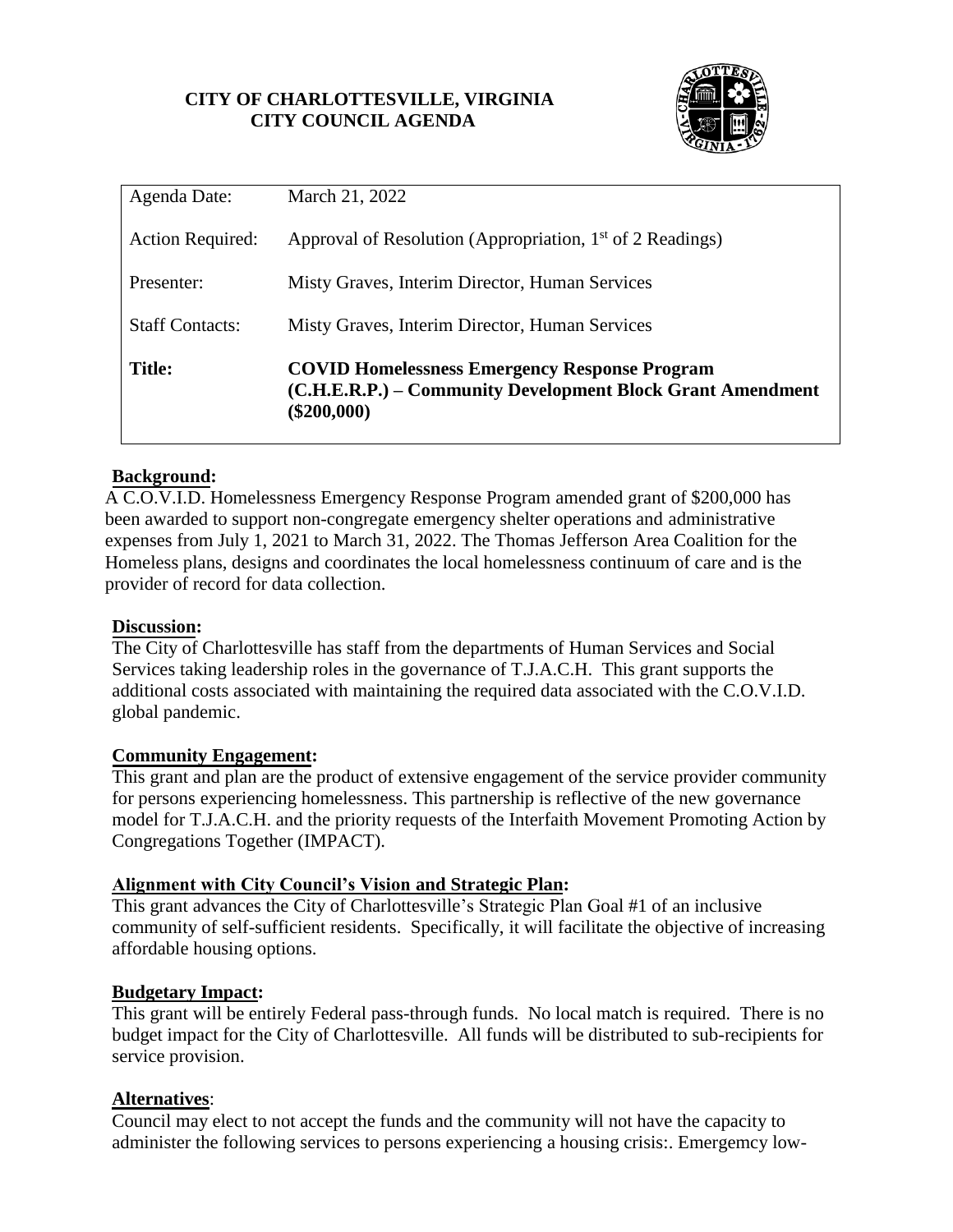barrier shelter, coordinated assessment, rapid rehousing, H.M.I.S., coalition coordination and administration.

# **Recommendation:**

Staff recommends approval and appropriation of grant funds.

*Suggested motion: "I move the Resolution Appropriating CHERP CDBG Block Grant Funding in the Amount of \$200,000 to the City's Department of Human Services for Expenditure*

**Attachment (1):** Resolution